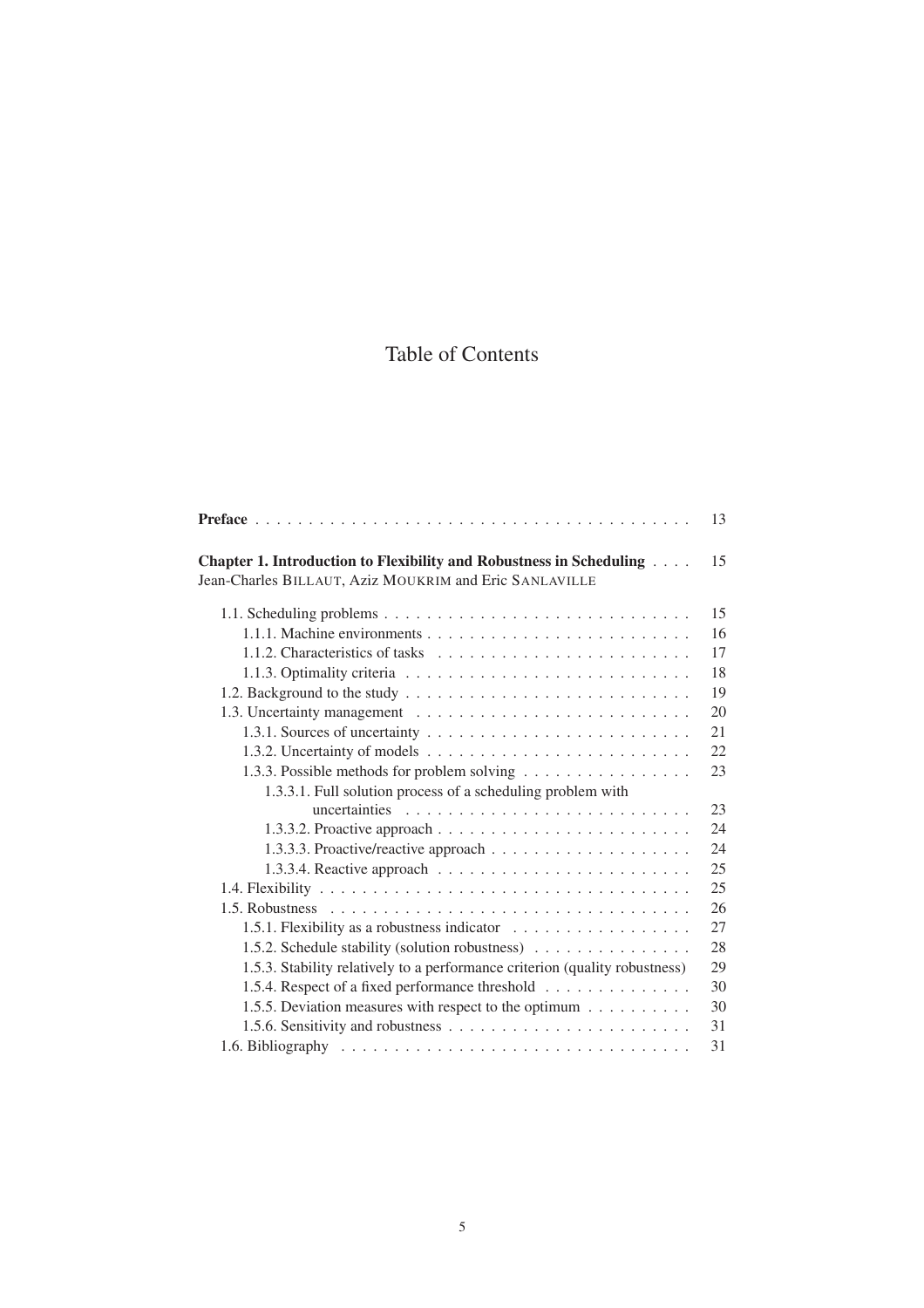#### 6 Flexibility and Robustness in Scheduling

| <b>Chapter 2. Robustness in Operations Research and Decision Aiding </b><br><b>Bernard ROY</b>                                                         | 35 |
|--------------------------------------------------------------------------------------------------------------------------------------------------------|----|
|                                                                                                                                                        | 35 |
|                                                                                                                                                        | 36 |
|                                                                                                                                                        | 37 |
| 2.1.3. Plan of the chapter $\dots \dots \dots \dots \dots \dots \dots \dots \dots \dots \dots$                                                         | 38 |
| 2.2. Where do "vague approximations" and "zones of ignorance" come<br>from? – the concept of version $\dots \dots \dots \dots \dots \dots \dots \dots$ | 38 |
| 2.2.1. Sources of inaccurate determination, uncertainty and imprecision                                                                                | 38 |
| 2.2.2. DAP formulation: the concept of version                                                                                                         | 40 |
|                                                                                                                                                        | 41 |
|                                                                                                                                                        | 41 |
| 2.3.2. Two types of procedures and methods                                                                                                             | 42 |
| 2.3.3. Conclusions relative to a set $\hat{R}$ of results                                                                                              | 43 |
| 2.4. How to take the robustness concern into consideration                                                                                             | 43 |
| 2.4.1. What must be robust? $\ldots \ldots \ldots \ldots \ldots \ldots \ldots \ldots$                                                                  | 44 |
| 2.4.2. What are the conditions for validating robustness? $\dots \dots$                                                                                | 45 |
| 2.4.3. How can we define the set of pairs of procedures and versions to                                                                                |    |
| take into account? $\ldots \ldots \ldots \ldots \ldots \ldots \ldots \ldots \ldots$                                                                    | 46 |
|                                                                                                                                                        | 47 |
|                                                                                                                                                        | 47 |
| <b>Chapter 3. The Robustness of Multi-Purpose Machines Workshop</b><br>Configuration<br>Marie-Laure ESPINOUSE, Mireille JACOMINO and André ROSSI       | 53 |
|                                                                                                                                                        | 53 |
|                                                                                                                                                        | 53 |
| 3.2.1. Modeling the workshop $\ldots \ldots \ldots \ldots \ldots \ldots \ldots$                                                                        | 54 |
|                                                                                                                                                        | 54 |
| 3.2.1.2. Modeling the workshop demand                                                                                                                  | 55 |
|                                                                                                                                                        | 55 |
| 3.2.3. Performance versus robustness: load balance and stability radius.                                                                               | 57 |
| 3.2.3.1. Performance criterion for a configuration                                                                                                     | 57 |
|                                                                                                                                                        | 57 |
|                                                                                                                                                        | 57 |
| 3.3.1. Stage one: minimizing the maximum completion time $\ldots \ldots$                                                                               | 57 |
| 3.3.2. Computing a production plan minimizing machine workload                                                                                         | 59 |
| 3.3.3. The particular case of uniform machines                                                                                                         | 60 |
|                                                                                                                                                        | 61 |
| 3.4.1. Finding the demands for which the production plan is balanced.                                                                                  | 61 |
|                                                                                                                                                        | 64 |
|                                                                                                                                                        | 65 |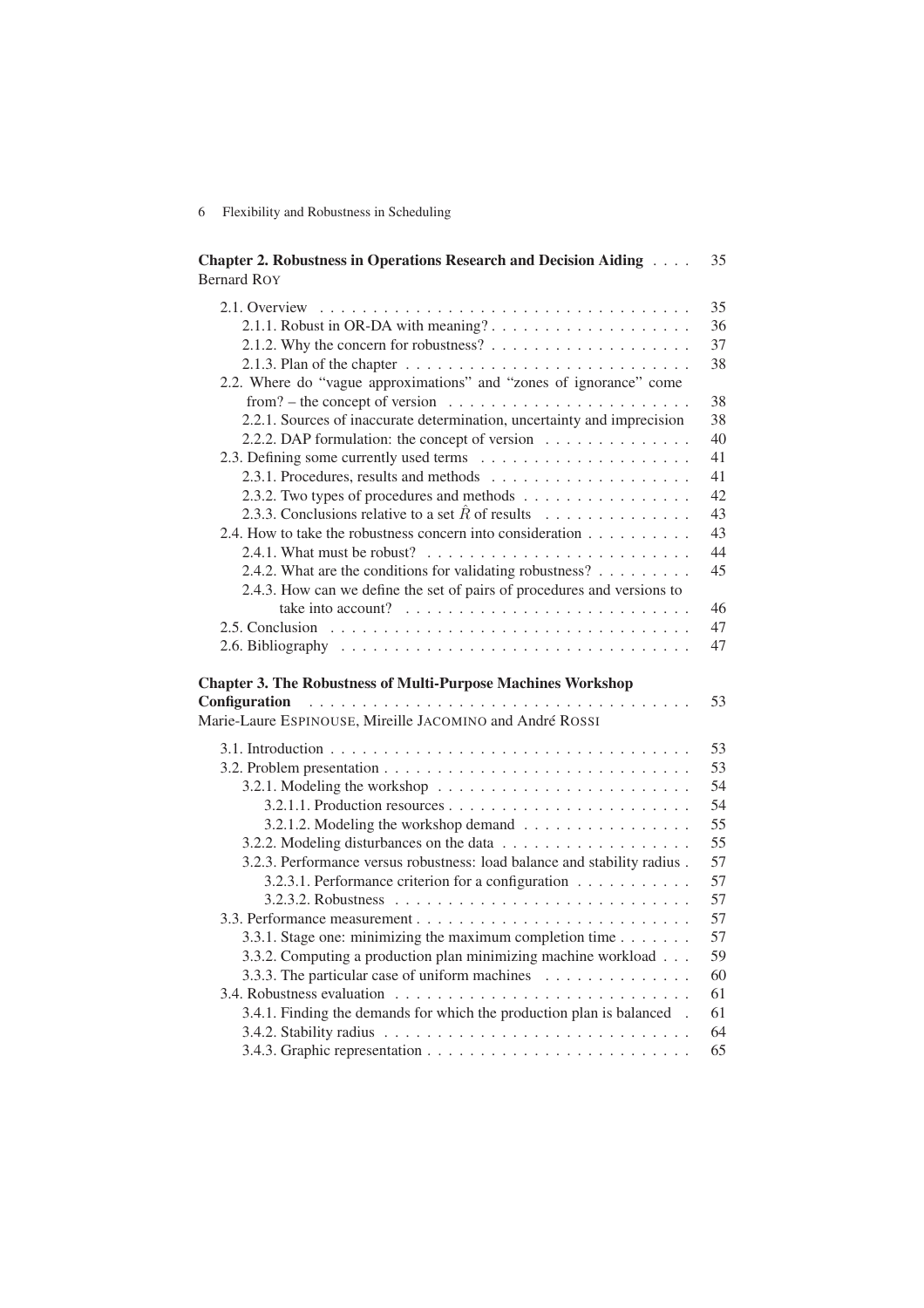|                                                                                                                                                   | 68  |
|---------------------------------------------------------------------------------------------------------------------------------------------------|-----|
| 3.5.1. Consequence of adding a qualification to the matrix $Q \dots \dots$                                                                        | 68  |
| 3.5.2. Theoretical example $\ldots \ldots \ldots \ldots \ldots \ldots \ldots \ldots \ldots$                                                       | 69  |
| 3.5.3. Industrial example $\ldots \ldots \ldots \ldots \ldots \ldots \ldots \ldots$                                                               | 70  |
|                                                                                                                                                   | 70  |
|                                                                                                                                                   | 71  |
|                                                                                                                                                   |     |
| Chapter 4. Sensitivity Analysis for One and m Machines                                                                                            | 73  |
| Amine MAHJOUB, Aziz MOUKRIM, Christophe RAPINE and Eric SANLAVILLE                                                                                |     |
|                                                                                                                                                   | 74  |
|                                                                                                                                                   | 78  |
|                                                                                                                                                   | 78  |
| 4.2.2. Machine initial unavailability for $1 \le U_j$                                                                                             | 79  |
|                                                                                                                                                   | 79  |
| 4.2.2.2. Sensitivity of the HM algorithm                                                                                                          | 80  |
|                                                                                                                                                   | 80  |
| 4.2.2.4. The two scenario case $\ldots \ldots \ldots \ldots \ldots \ldots \ldots$                                                                 | 81  |
| 4.3. <i>m</i> -machine problems without communication delays $\dots \dots \dots$                                                                  | 83  |
|                                                                                                                                                   | 83  |
|                                                                                                                                                   | 85  |
| 4.3.2. Example of global analysis: $Pm \ \sum C_j \dots \dots \dots \dots \dots$<br>4.4. The <i>m</i> -machine problems with communication delays | 87  |
|                                                                                                                                                   | 88  |
|                                                                                                                                                   | 90  |
|                                                                                                                                                   | 92  |
|                                                                                                                                                   | 92  |
| 4.4.3.1. Some results in a deterministic setting                                                                                                  |     |
| 4.4.3.2. Framework for sensitivity analysis                                                                                                       | 93  |
|                                                                                                                                                   | 93  |
|                                                                                                                                                   | 94  |
|                                                                                                                                                   | 95  |
|                                                                                                                                                   | 96  |
| Chapter 5. Service Level in Scheduling                                                                                                            | 99  |
| Stéphane DAUZÈRE-PÉRÈS, Philippe CASTAGLIOLA and Chams LAHLOU                                                                                     |     |
|                                                                                                                                                   |     |
|                                                                                                                                                   | 99  |
|                                                                                                                                                   | 101 |
| 5.3. Optimization of the service level: application to the flow-shop problem                                                                      | 103 |
|                                                                                                                                                   | 103 |
|                                                                                                                                                   | 104 |
|                                                                                                                                                   | 106 |
|                                                                                                                                                   | 109 |
|                                                                                                                                                   | 110 |
| 5.4.2. FORM (First Order Reliability Method)                                                                                                      | 111 |
| 5.4.3. FORM vs Monte Carlo $\dots \dots \dots \dots \dots \dots \dots \dots \dots$                                                                | 112 |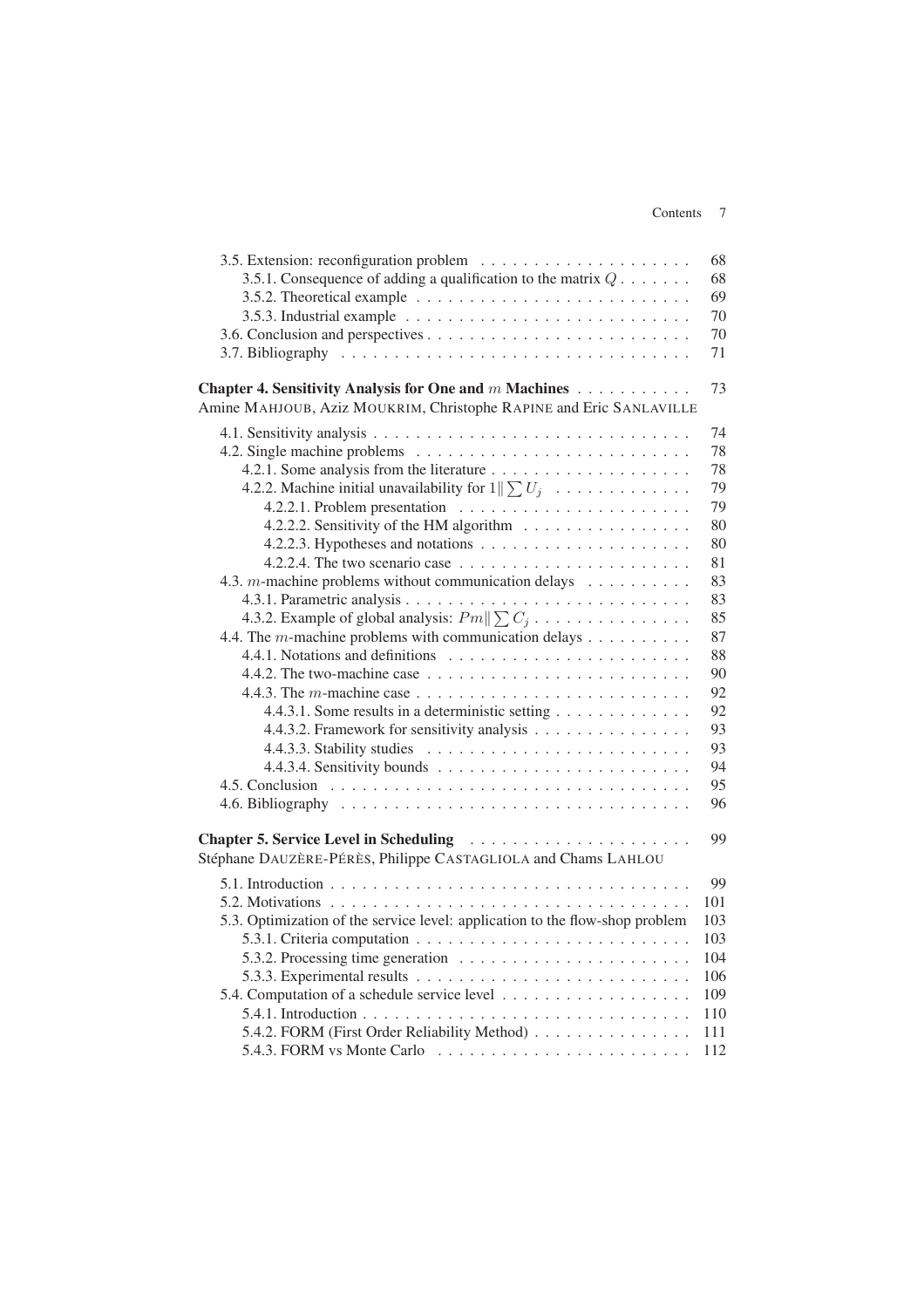|                                                                                                                          | 118<br>119 |
|--------------------------------------------------------------------------------------------------------------------------|------------|
| Chapter 6. Metaheuristics for Robust Planning and Scheduling                                                             | 123        |
| Marc SEVAUX, Kenneth SÖRENSEN and Yann LE QUÉRÉ                                                                          |            |
|                                                                                                                          | 123        |
| 6.2. A general framework for metaheuristic robust optimization                                                           | 124        |
|                                                                                                                          | 124        |
| 6.2.2. An example using a genetic algorithm                                                                              | 126        |
|                                                                                                                          | 127        |
| 6.3.1. Minimizing the number of late jobs on a single machine $\dots \dots$                                              | 127        |
|                                                                                                                          | 129        |
|                                                                                                                          | 129        |
|                                                                                                                          | 129        |
|                                                                                                                          | 130        |
| 6.4. Application to the planning of maintenance tasks                                                                    | 132        |
|                                                                                                                          | 133        |
| 6.4.2. Uncertainties of an operational factory                                                                           | 134        |
| 6.4.3. A robust schedule $\ldots \ldots \ldots \ldots \ldots \ldots \ldots \ldots \ldots$                                | 135        |
| 6.4.3.1. Variations of the unexpected factors                                                                            | 137        |
|                                                                                                                          | 139        |
|                                                                                                                          | 140        |
|                                                                                                                          |            |
|                                                                                                                          |            |
| Chapter 7. Metaheuristics and Performance Evaluation Models for the                                                      | 143        |
| <b>Stochastic Permutation Flow-Shop Scheduling Problem Action</b><br>Michel GOURGAND, Nathalie GRANGEON and Sylvie NORRE |            |
|                                                                                                                          | 144        |
|                                                                                                                          | 147        |
|                                                                                                                          | 147        |
|                                                                                                                          | 153        |
|                                                                                                                          | 155        |
|                                                                                                                          | 156        |
| 7.3.2. Stochastic descent for the minimization in                                                                        |            |
|                                                                                                                          | 157        |
| 7.3.3. Inhomogenous simulated annealing for the minimization in                                                          |            |
|                                                                                                                          | 157        |
| 7.3.4. Kangaroo algorithm for the minimization in expectation                                                            | 159        |
|                                                                                                                          | 161        |
|                                                                                                                          | 161        |
|                                                                                                                          | 162        |
|                                                                                                                          | 164        |
|                                                                                                                          | 167        |
|                                                                                                                          | 167<br>168 |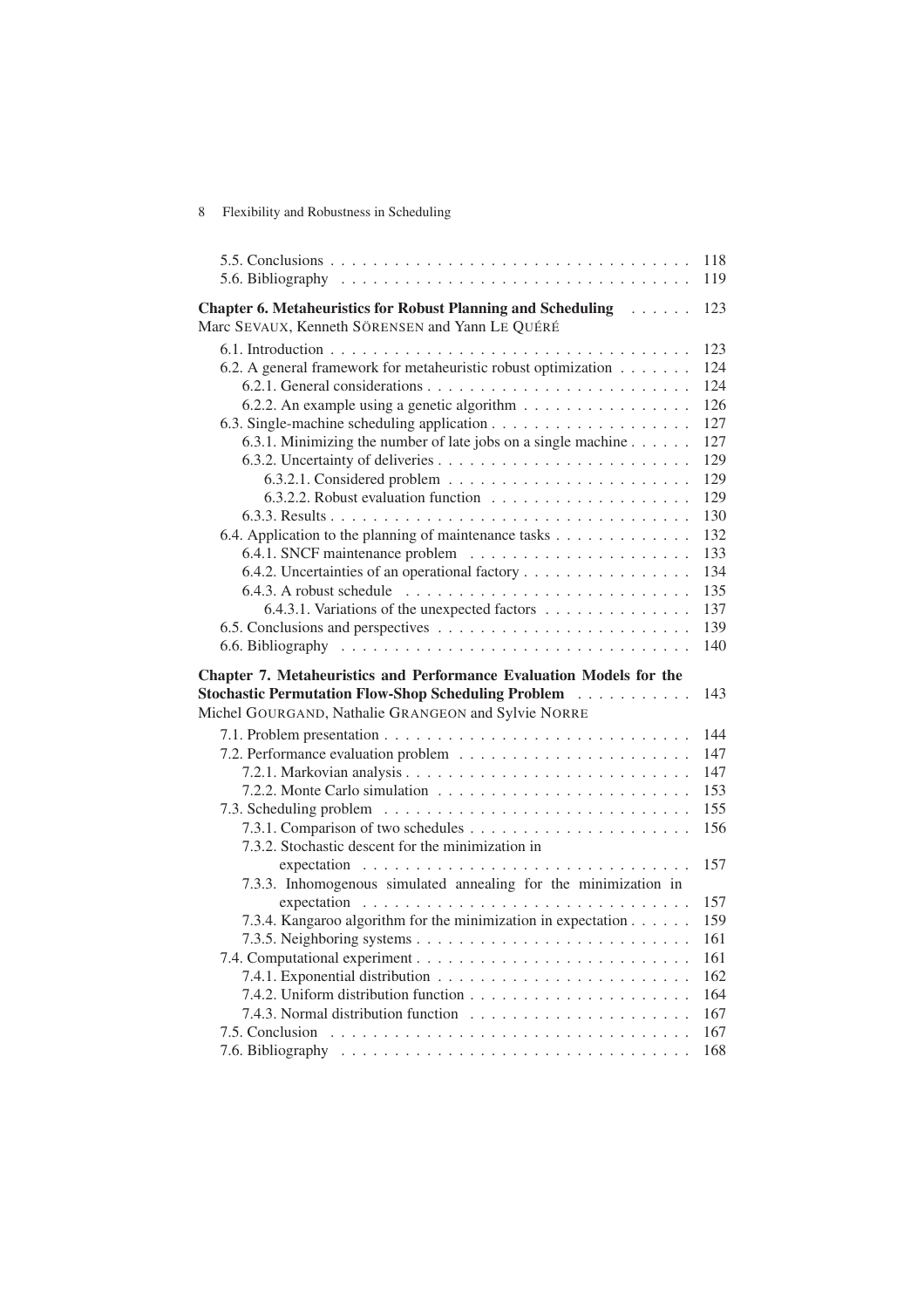| Chapter 8. Resource Allocation for the Construction of Robust Project |     |
|-----------------------------------------------------------------------|-----|
| <b>Schedules</b><br>Christian ARTIGUES, Roel LEUS and Willy HERROELEN | 171 |
|                                                                       |     |
|                                                                       | 171 |
| 8.2. Resource allocation and resource flows                           | 173 |
|                                                                       | 173 |
|                                                                       | 174 |
| 8.2.3. A greedy method for obtaining a feasible flow                  | 176 |
|                                                                       | 176 |
| 8.3. A branch-and-bound procedure for resource allocation             | 178 |
| 8.3.1. Activity duration disruptions and stability                    | 178 |
| 8.3.2. Problem statement and branching scheme                         | 179 |
| 8.3.3. Details of the branch-and-bound algorithm                      | 180 |
| 8.3.4. Testing for the existence of a feasible flow                   | 182 |
|                                                                       | 183 |
|                                                                       | 184 |
|                                                                       | 184 |
|                                                                       | 185 |
| 8.3.6.3. Comparison with the greedy heuristic                         | 187 |
| 8.4. A polynomial algorithm for activity insertion                    | 187 |
|                                                                       | 188 |
|                                                                       | 189 |
|                                                                       | 190 |
| 8.4.4. Sufficient insertions and insertion cuts                       | 191 |
|                                                                       | 192 |
| 8.4.6. An algorithm for enumerating dominant sufficient insertions    | 193 |
|                                                                       | 193 |
|                                                                       | 194 |
|                                                                       | 195 |
| Chapter 9. Constraint-based Approaches for Robust Scheduling          | 199 |
| Cyril BRIAND, Marie-José HUGUET, Hoang Trung LA and Pierre LOPEZ      |     |
|                                                                       | 199 |
| 9.2. Necessary/sufficient/dominant conditions and partial orders      | 200 |
| 9.3. Interval structures, tops, bases and pyramids                    | 201 |
| 9.4. Necessary conditions for a generic approach to robust scheduling | 202 |
|                                                                       | 202 |
| 9.4.2. Scheduling problems under consideration                        | 204 |
|                                                                       | 205 |
|                                                                       | 206 |
|                                                                       | 206 |
| 9.4.4.2. Resource constraint propagation                              | 207 |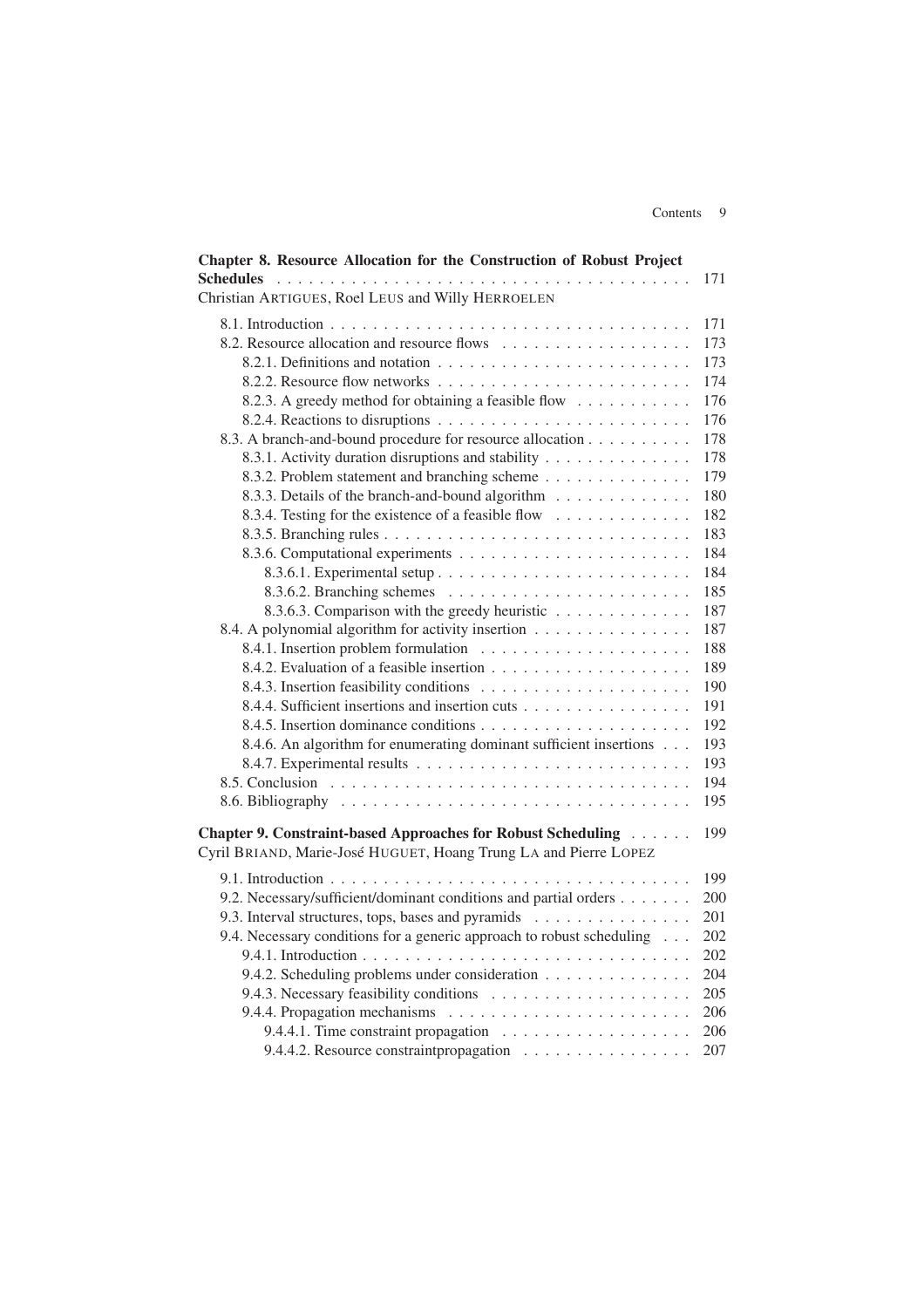### 10 Flexibility and Robustness in Scheduling

|                                                                                                                                                                                                                                      | 208 |
|--------------------------------------------------------------------------------------------------------------------------------------------------------------------------------------------------------------------------------------|-----|
|                                                                                                                                                                                                                                      | 208 |
|                                                                                                                                                                                                                                      | 210 |
|                                                                                                                                                                                                                                      | 212 |
| 9.5. Using dominance conditions or sufficient conditions                                                                                                                                                                             | 213 |
| 9.5.1. The single machine scheduling problem $\dots \dots \dots \dots \dots$                                                                                                                                                         | 213 |
| 9.5.2. The two-machine flow-shop problem                                                                                                                                                                                             | 217 |
| 9.5.3. Future prospects $\ldots \ldots \ldots \ldots \ldots \ldots \ldots \ldots \ldots$                                                                                                                                             | 221 |
|                                                                                                                                                                                                                                      | 222 |
|                                                                                                                                                                                                                                      | 222 |
| Chapter 10. Scheduling Operation Groups: A Multicriteria Approach to                                                                                                                                                                 |     |
| <b>Provide Sequential Flexibility Action Contract Contract Contract Contract Contract Contract Contract Contract Contract Contract Contract Contract Contract Contract Contract Contract Contract Contract Contract Contract Con</b> | 227 |
| Carl ESSWEIN, Jean-Charles BILLAUT and Christian ARTIGUES                                                                                                                                                                            |     |
|                                                                                                                                                                                                                                      | 227 |
|                                                                                                                                                                                                                                      | 228 |
|                                                                                                                                                                                                                                      | 228 |
|                                                                                                                                                                                                                                      | 230 |
| 10.2.2.1. Earliest start time computation                                                                                                                                                                                            | 232 |
| 10.2.2.2. Latest completion time computation                                                                                                                                                                                         | 234 |
|                                                                                                                                                                                                                                      | 234 |
|                                                                                                                                                                                                                                      | 235 |
| 10.3.1. The proactive phase: searching for a feasible and acceptable                                                                                                                                                                 |     |
|                                                                                                                                                                                                                                      | 235 |
| 10.3.1.1. Construction of a feasible group schedule                                                                                                                                                                                  | 236 |
| 10.3.1.2. Searching for acceptability of the group schedule                                                                                                                                                                          | 237 |
| 10.3.1.3. Increasing the group schedule flexibility                                                                                                                                                                                  | 237 |
| 10.3.2. The reactive phase: real-time decision aid                                                                                                                                                                                   | 237 |
| 10.3.3. Some conclusions about ORABAID                                                                                                                                                                                               | 238 |
|                                                                                                                                                                                                                                      | 238 |
| 10.4.1. Flexibility evaluation of a group schedule                                                                                                                                                                                   | 239 |
| 10.4.2. Evaluation of the quality of a group schedule                                                                                                                                                                                | 240 |
| 10.4.3. Some considerations about the objective function definition                                                                                                                                                                  | 241 |
|                                                                                                                                                                                                                                      | 243 |
|                                                                                                                                                                                                                                      | 243 |
| 10.4.4.2. Respect for quality in the best case                                                                                                                                                                                       | 243 |
| 10.5. Application to several scheduling problems                                                                                                                                                                                     | 244 |
|                                                                                                                                                                                                                                      | 246 |
|                                                                                                                                                                                                                                      | 246 |
| <b>Chapter 11. A Flexible Proactive-Reactive Approach: The Case of</b>                                                                                                                                                               |     |
|                                                                                                                                                                                                                                      | 249 |
| Mohamed Ali ALOULOU and Marie-Claude PORTMANN                                                                                                                                                                                        |     |
|                                                                                                                                                                                                                                      | 249 |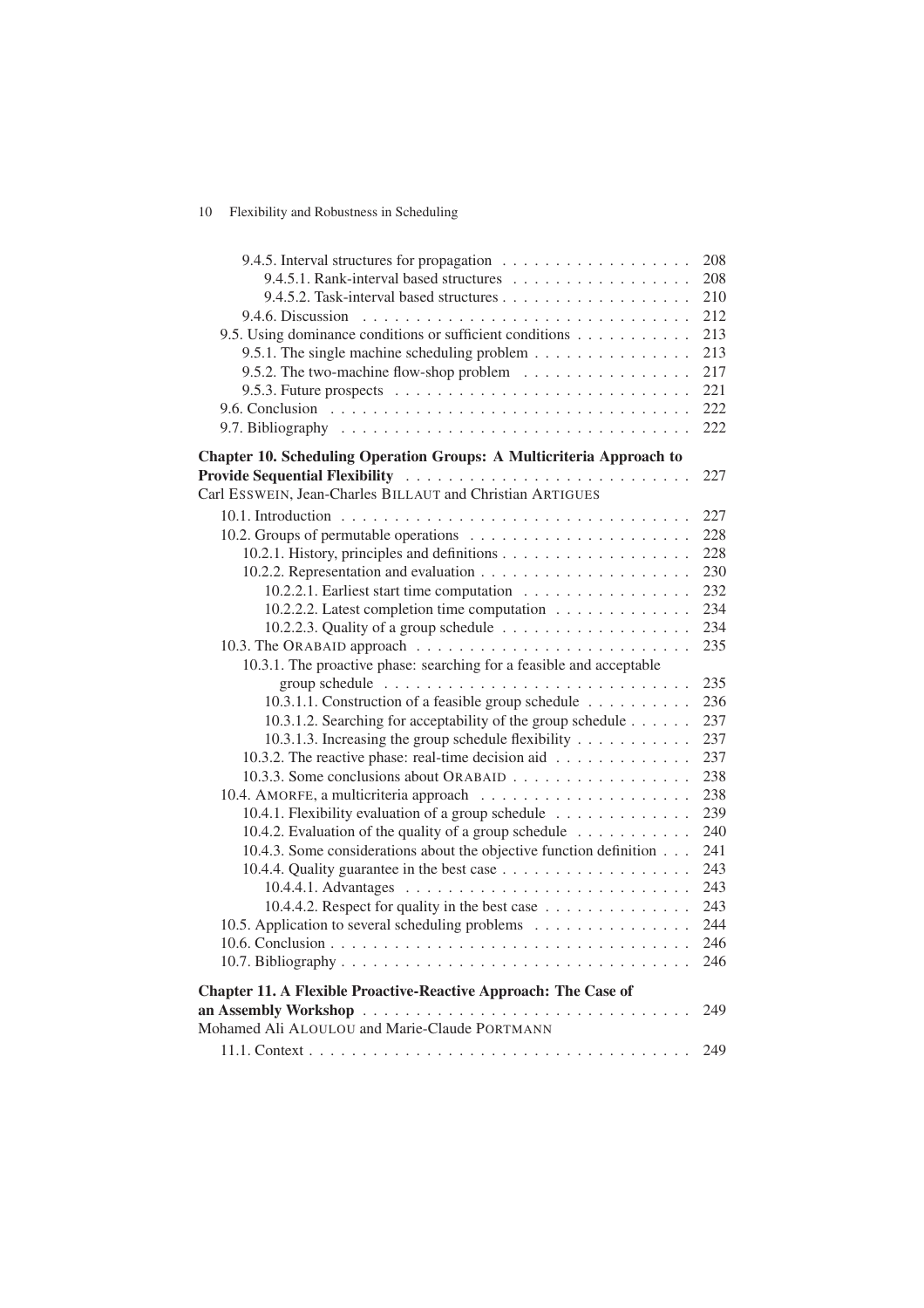#### Contents 11

|                                                                                        | 251        |
|----------------------------------------------------------------------------------------|------------|
| 11.2.1. Definition of the problem and its environment                                  | 251        |
| 11.2.2. Definition of a solution to the problem                                        | 251        |
|                                                                                        | 252        |
|                                                                                        | 252        |
| 11.2.3.2. Performance of a solution $\ldots \ldots \ldots \ldots \ldots \ldots$        | 253        |
| 11.2.3.3. Flexibility of a solution $\ldots \ldots \ldots \ldots \ldots \ldots$        | 255        |
|                                                                                        | 256        |
| 11.3.1. General schema of the proposed genetic algorithm                               | 256        |
| 11.3.2. Selection and strategy of reproduction                                         | 258        |
| 11.3.3. Coding of a solution $\ldots \ldots \ldots \ldots \ldots \ldots \ldots \ldots$ | 258        |
|                                                                                        | 258        |
|                                                                                        | 259        |
|                                                                                        | 260        |
|                                                                                        | 260        |
| 11.4.2. Reactive algorithms in the absence of disruptions                              | 261        |
| 11.4.2.1. A posteriori quality measures                                                | 261        |
|                                                                                        | 263        |
| 11.4.3. Reactive algorithm with disruptions                                            | 264        |
|                                                                                        | 264        |
|                                                                                        | 265        |
|                                                                                        | 266        |
|                                                                                        |            |
| Chapter 12. Stabilization for Parallel Applications                                    |            |
|                                                                                        | 269        |
| Amine MAHJOUB, Jonathan E. PECERO SÁNCHEZ and Denis TRYSTRAM                           |            |
|                                                                                        |            |
|                                                                                        | 270<br>270 |
|                                                                                        | 270        |
|                                                                                        | 271        |
|                                                                                        | 273        |
|                                                                                        | 275        |
| 12.3. Overview of different existing approaches                                        | 276        |
|                                                                                        | 276        |
| 12.4.1. Stabilization in processing computing                                          | 278        |
|                                                                                        | 280        |
|                                                                                        | 280        |
|                                                                                        | 281        |
|                                                                                        | 283        |
|                                                                                        | 286        |
|                                                                                        | 286        |
|                                                                                        | 290        |
| 12.6.2. Stability analysis of convex clustering                                        | 293        |